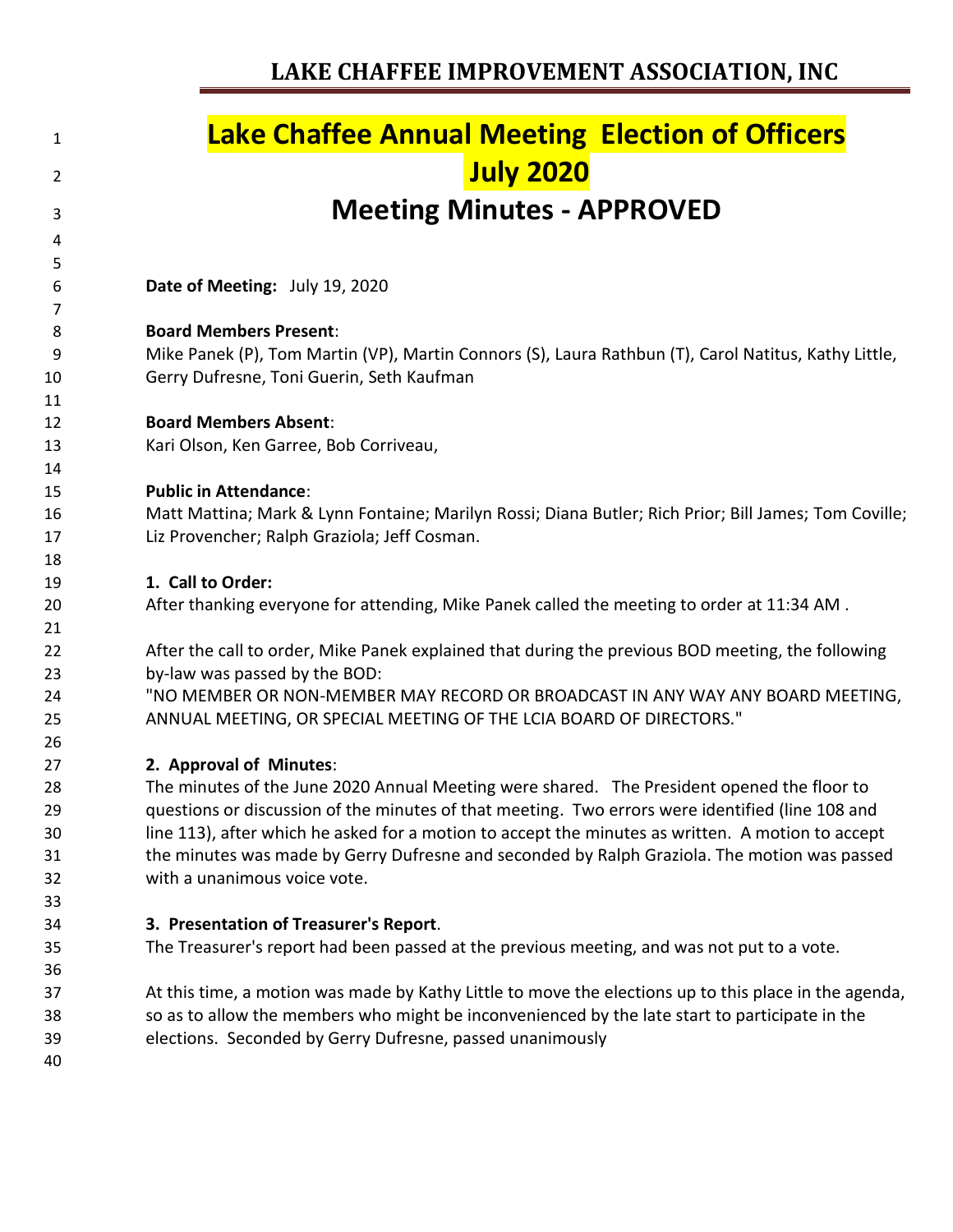## **4. Election of Officers:**

 **President –** Kathy Little made a motion to nominate Mike Panek for President which was seconded by Gerry Dufresne. The audience was polled for any additional nominations to that office. There being none, Mike Panek's nomination was approved by acclamation by the Secretary.

 **Vice President** – Gerry Dufresne made a motion to nominate Tom Martin for Vice President, seconded by Ralph Graziola. The audience was polled for any additional nominations to that office. There being none, Tom Martin's nomination was approved by acclamation by the Secretary.

 **Secretary** – Laura Rathbun made a motion to nominate Marty Connors for Secretary, seconded by Toni Guerin. The audience was polled for any additional nominations to that office. There being none, Marty Connors' nomination was approved by acclamation by the President.

 **Treasurer** – This position was vacated by Laura Rathbun. Toni Guerin made a motion to nominate Phil Silverstein as Treasurer, seconded by Ralph Graziola. Phil accepted the nomination, and the audience was polled for any additional nominations. There being none, Phil Silverstien's nomination was approved by acclamation by the Secretary.

## **5. Election of Board Members:**

 **BOD seat presently held by Bob Corriveau.** Bob had previously expressed the desire to run again, and in accordance with those wishes, Gerry Dufresne made a motion to nominate Bob Corriveau for another term as Director, seconded by Toni Guerin. The audience was polled for any additional nominations. There being none, Bob Corriveau's nomination was approved by acclamation by the Secretary.

 **BOD seat presently held by Kari Olson.** Kari had previously expressed the desire to run again, and in accordance with those wishes Laura Rathbun made a motion to nominate Kari, seconded by Tom Martin. The audience was polled for any additional nominations. There being none, Kari Olson's nomination was approved by acclamation by the Secretary.

 **One year remainder of BOD seat being vacated by Phil Silverstein.** Seth Kaufman expressed the desire to serve in the remainder of Phil Silverstein's BOD seat, and in accordance with those wishes, Tom Martin made a motion to nominate Seth Kaufman, seconded by Gerry Dufresne. The audience was polled for any additional nominations. There being none, Seth's nomination was approved by acclamation of the Secretary.

 **Alternate BOD position previously held by Toni Guerin.** Toni expressed the desire to serve again as alternate. In accordance with those wishes Kathy Little made a motion to nominate Toni for another year as alternate, seconded by Seth Kaufman. The audience was polled for any additional nominations. There being none, Toni's nomination was approved by acclamation of the Secretary.

 **Alternate BOD position previously held by Ken Garree.** Ken was not present, and had not expressed interest in serving to any of the officers of the board. The audience was polled for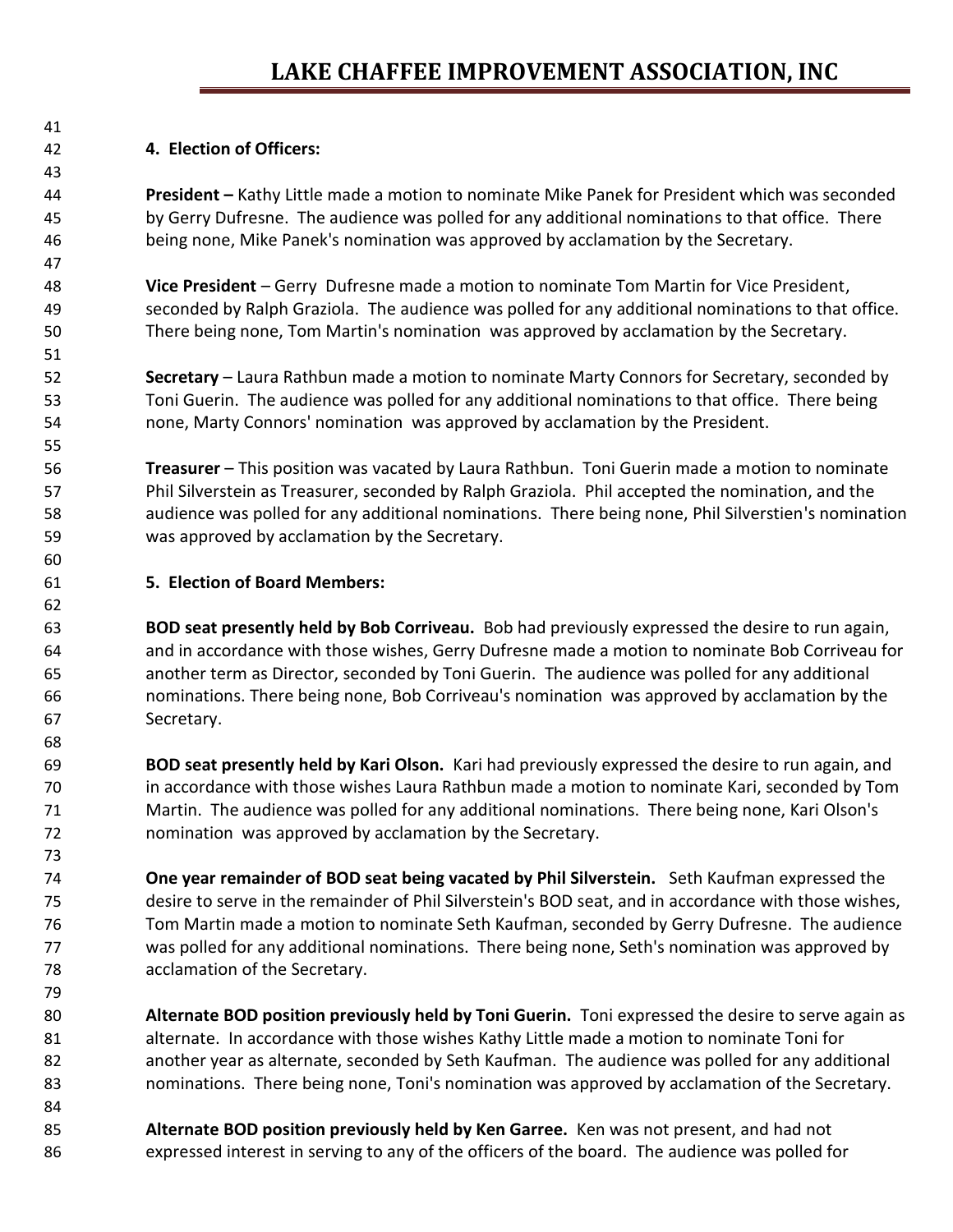## **LAKE CHAFFEE IMPROVEMENT ASSOCIATION, INC**

| 87  | nominations, and Mark Fontaine nominated Lynn Fontaine, seconded by Tom Martin. The audience                          |
|-----|-----------------------------------------------------------------------------------------------------------------------|
| 88  | was polled for any additional nominations. There being none, Lynn's nomination was approved by                        |
| 89  | acclamation by the Secretary.                                                                                         |
| 90  | 6. Chairperson's Reports:                                                                                             |
| 91  |                                                                                                                       |
| 92  | a. Boat Launch and Boat Dock: Gerry had been maintaining the property with mowing and tree                            |
| 93  | cutting. Awaiting updates on delivery of the replacement dock.                                                        |
| 94  |                                                                                                                       |
| 95  | b. Constable:                                                                                                         |
| 96  | Some illegal use of ATVs and golf carts continues.                                                                    |
| 97  |                                                                                                                       |
| 98  | c. Beaches - Main & Mothers: Chair person was not present. Mike Panek reported:                                       |
| 99  | the beaches seem to be OK.<br>$\bullet$                                                                               |
| 100 | One resident complained that children are using trees at Main Beach as urinals, and inquired<br>$\bullet$             |
| 101 | if there is anything the Board could do to prevent or mitigate the situation. Mike said he                            |
| 102 | would look into possible remedies.                                                                                    |
| 103 |                                                                                                                       |
| 104 | d. Dam: Chairperson not in attendance.                                                                                |
| 105 | Gerry Dufresne has been mowing and trimming the swale of the dam<br>$\bullet$                                         |
| 106 | Gerry requested a work party to finish cleaning out the area behind the dam.                                          |
| 107 |                                                                                                                       |
| 108 | e. Environmental Chairperson Chairman was not in attendance.                                                          |
| 109 | Mike passed on the information that there was no water test conducted this week due to<br>$\bullet$                   |
| 110 | the recent rains.                                                                                                     |
| 111 | Ralph Graziola reiterated his offer to roto-till the lake bottom to reduce weeds. If the BOD<br>$\bullet$             |
| 112 | chooses this option, we would need to organize a work party to collect the weeds that are                             |
| 113 | loosened, and Ralph would need an exemption to use his gasoline engine to provide                                     |
| 114 | sufficient power to operate the tiller. Mike said he would address the issue at the next                              |
| 115 | regular BOD meeting.                                                                                                  |
| 116 |                                                                                                                       |
| 117 | f. Roads: Mike has provided Hipski with a map showing locations where work should be done                             |
| 118 |                                                                                                                       |
| 119 | g. Fund Raising: From Kathy Little:                                                                                   |
| 120 | Poker run will be held next Saturday July 25 <sup>th</sup> from 10AM to 1PM. Participants can walk, run,<br>$\bullet$ |
| 121 | bike or boat.                                                                                                         |
| 122 | People are needed to host a dock or other poker stop; please consider volunteering.<br>$\bullet$                      |
| 123 | Contact Kathy Little.                                                                                                 |
| 124 | Lake Chaffee wearables are available through Kathy, including T-shirts, Sweatshirts, and<br>$\bullet$                 |
| 125 | drink cozies.                                                                                                         |
| 126 | She also can do coffee cups and wine glasses.<br>$\bullet$                                                            |
| 127 |                                                                                                                       |
| 128 | h. Tax Collection:                                                                                                    |
| 129 | Finishing old business. Recovery of past due taxes and fees has exceeded budget projections                           |
| 130 | by approximately \$4000.00 (\$3000 planned vs \$7349 actual).                                                         |
| 131 |                                                                                                                       |
|     |                                                                                                                       |